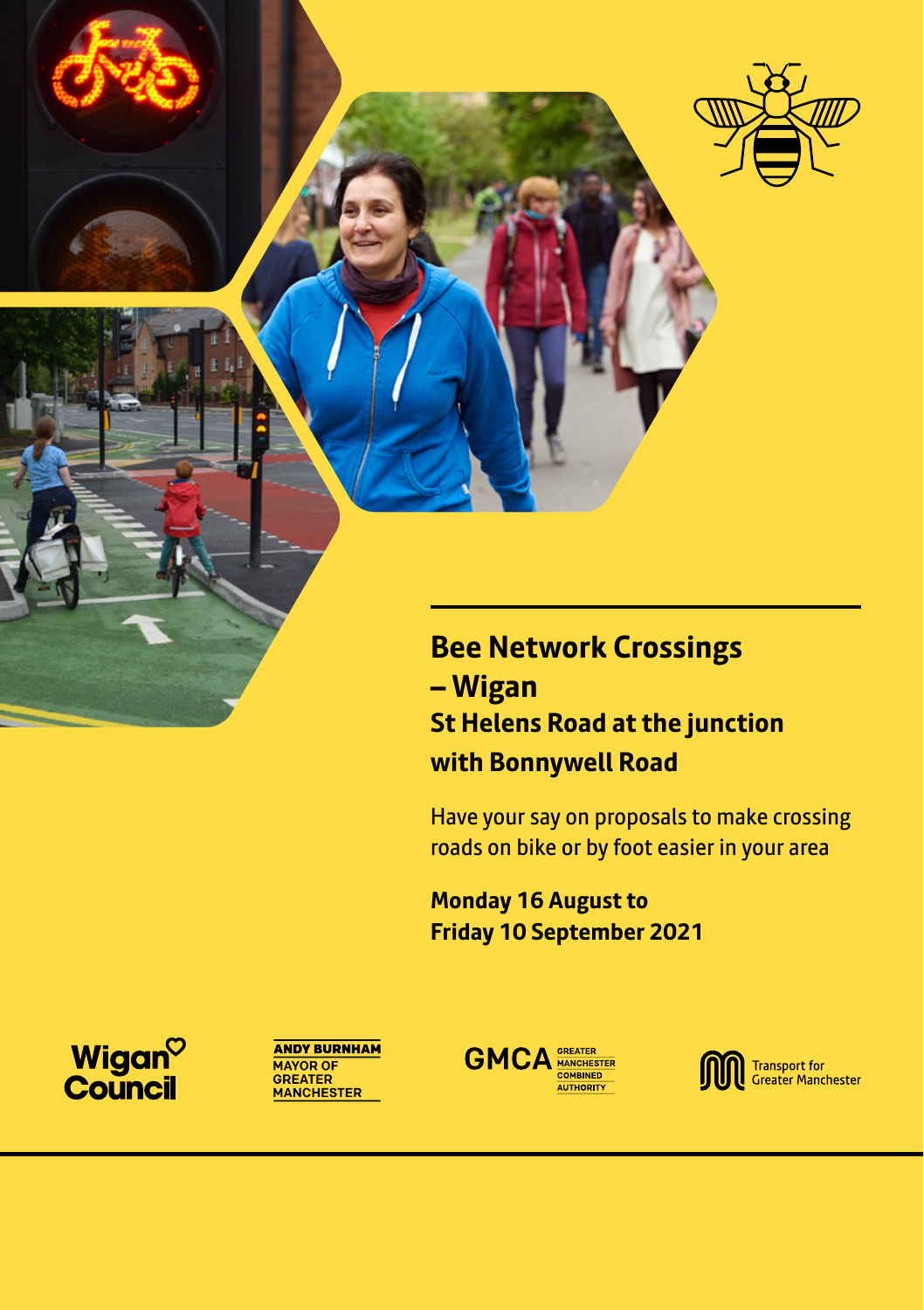# **Proposals to revolutionise travel on foot or by bike in your area**

We are looking to make some changes to the roads in your area, with the aim of making your neighbourhood safer and more pleasant and encouraging more people to walk and cycle for short journeys.

Work has started on a Greater Manchester-wide programme to make journeys on foot or by bike easier and more attractive through the creation of The Bee Network. Once built, the network will better connect every community in Greater Manchester, making cycling and walking a real alternative to the car.

In support of this ambition, the Mayor of Greater Manchester has allocated £160 million to the Mayor's Cycling and Walking Challenge Fund. This has been made possible thanks to the national government's Transforming Cities Fund which is investing in public and sustainable transport to improve productivity and spread prosperity.

**In partnership with Wigan Council, we have developed the following proposals which we would like your feedback on.**

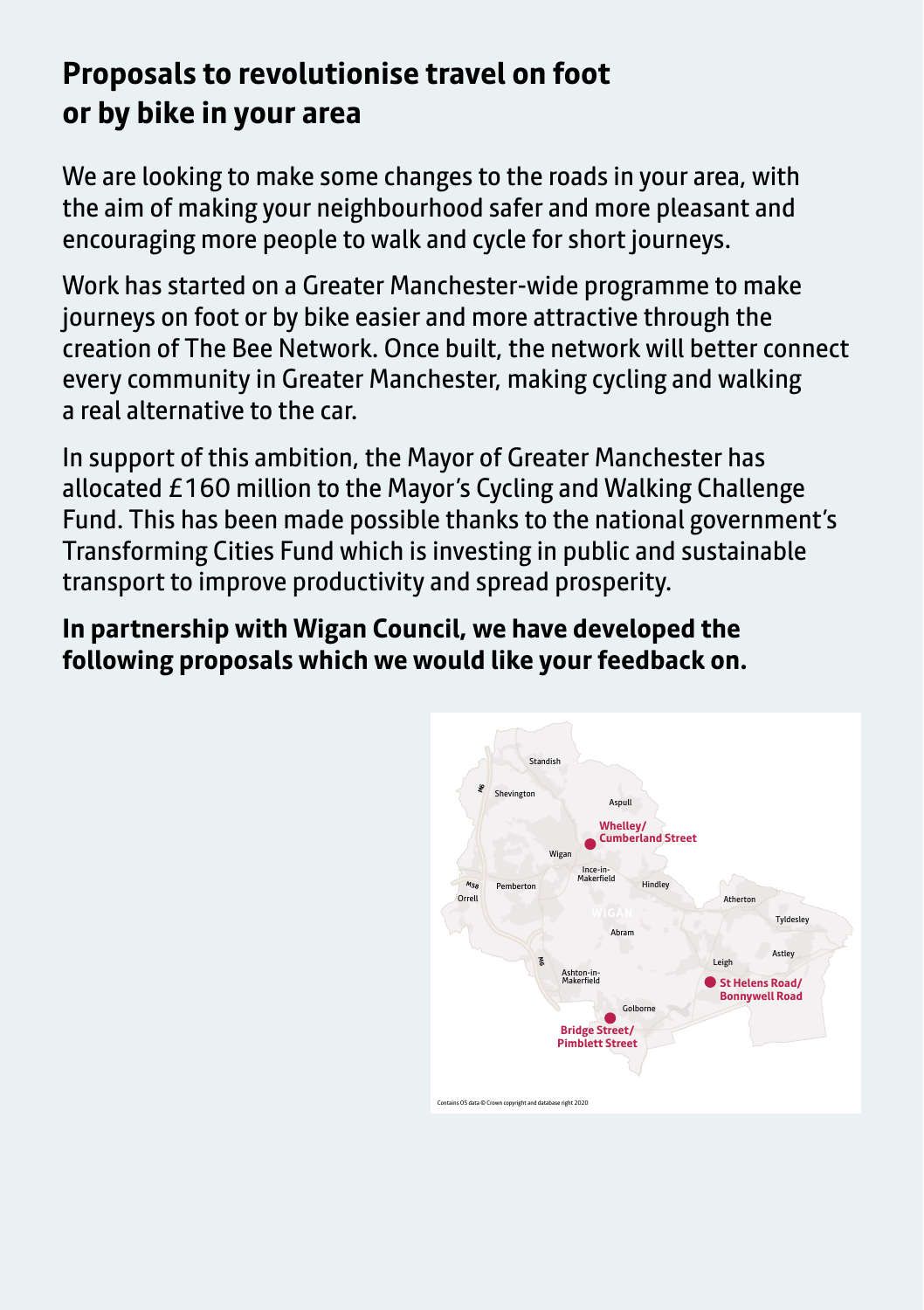## **St Helens Road at the junction with Bonnywell Road**



## St Helens Road at the junction with Bonnywell Road

We are proposing to provide a new segregated signalised walking and cycling crossing across St Helens Road north of the junction with Bonnywell Road. This new crossing will connect Bonnywell Road to Leigh Sports Village.

The existing cycle link between Bonnywell Road and St Helens Road will be widened and realigned to connect to the crossing with a new pedestrian path running parallel to this. The access to the car park on the western side of St Helens Road will be moved to the northern end of the car park (opposite Bonnywell Road). Bonnywell Road at the junction with St Helens Road will be tightened and the central refuge removed, to improve the uncontrolled pedestrian crossing facility at the junction.

There are no proposed parking restrictions as part of the scheme. All existing restrictions will remain.